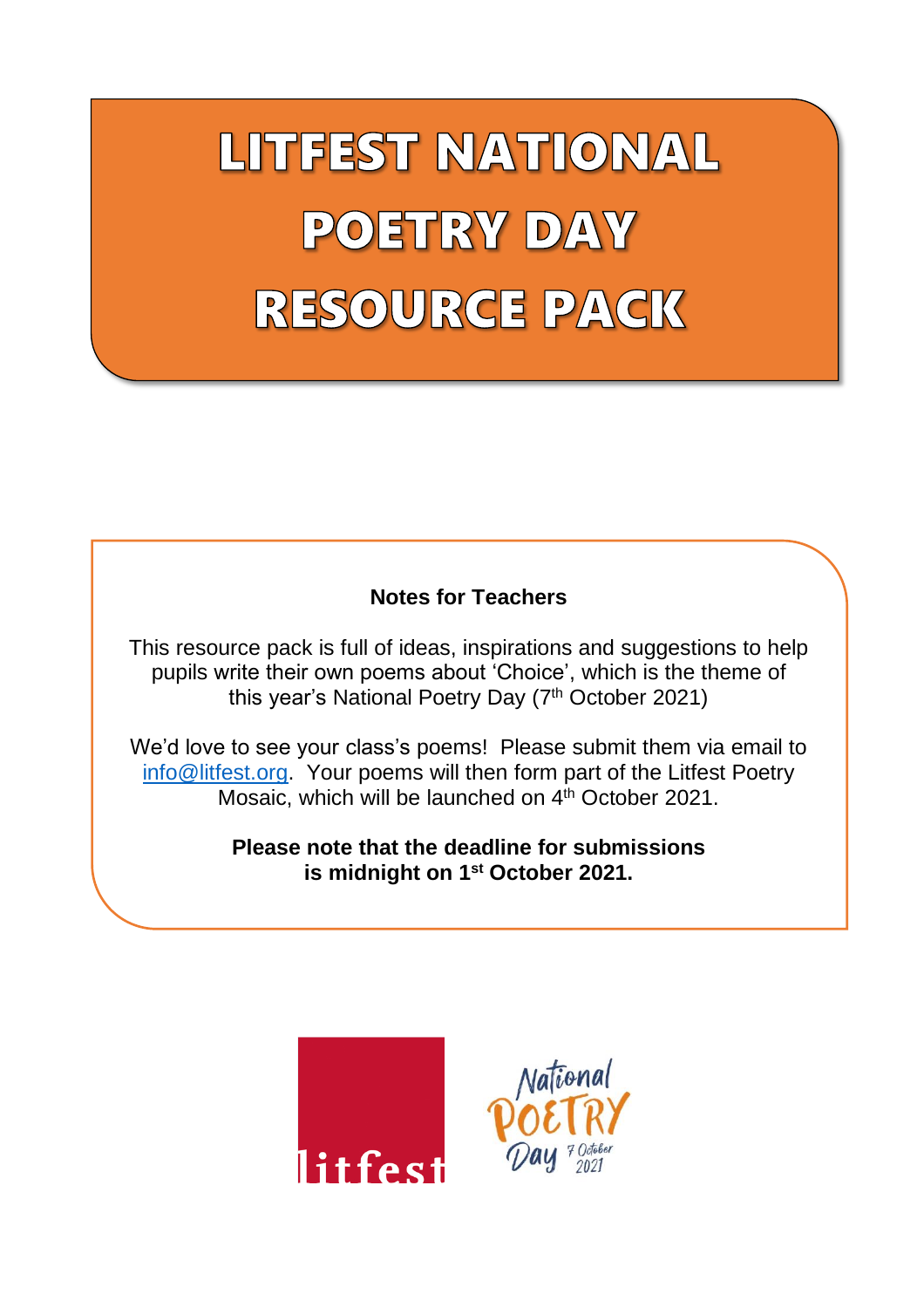For National Poetry Day, you are going to write a **poem** about '**Choice'**. We make hundreds of choices **every day** in our lives — sometimes **small choices**, like what to wear or eat, and some choices which are **much bigger**. Sometimes these choices are **scary**, and sometimes they're **exciting** — and often it's **both**!

For your poem, you'll need to think about **what kind of choice** you want to write about, and **how** you want to write about it. There are as many ways to write a poem as there are grains in a handful of sand, but to start with, you'll need:

**INSPIRATION AND IDEAS** and then a **BAG OF TRICKS**

# **INSPIRATION AND IDEAS**

Before you start writing, you need to think of an **idea** — **what** you're going to write about.

Inspiration can come from **anywhere**. The most important thing is to be **open** to things you might normally miss in your busy everyday life. Poems are a good way of seeing **the world** in a different way.

Try thinking about a **choice** (big or small) that you've made in the past.



You don't have to write about a choice in your life, though — you can always **make something up**!

If you're stuck for inspiration, there are lots of things you can try…

- Some people are inspired by **music**
- Some people are inspired while **walking** (in the country or in town)
- **Talking to other people** can help you to come up with ideas too.

People are often inspired by **what they see in the world**. On the next few pages, there are some **pictures** of **Lancaster** and **Morecambe** that may help to inspire you...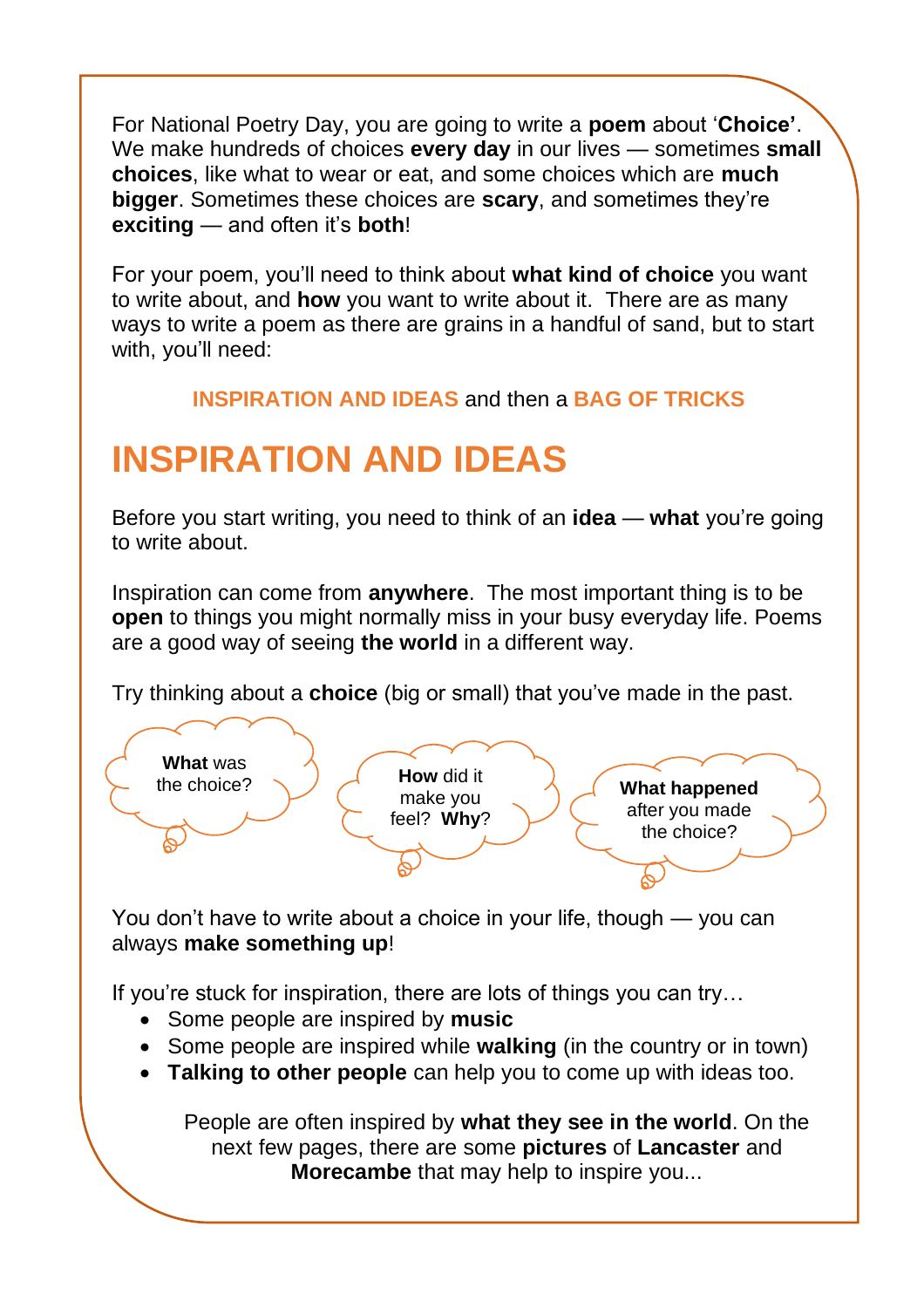All these photos were taken by **Johnny Bean**, and you can find many more at: Lancaster: <https://www.flickr.com/photos/jonathanbean/albums/72157604635585287> Morecambe: <https://www.flickr.com/photos/jonathanbean/albums/72157604631496838>

*Is this just a signpost, or a 'choice' machine? What other things do you use to help you make choices?*



*A reflection of an object looks the same as an object, yet it isn't quite the same thing… After you made an important choice, did you feel the same as before, or did you feel different?*

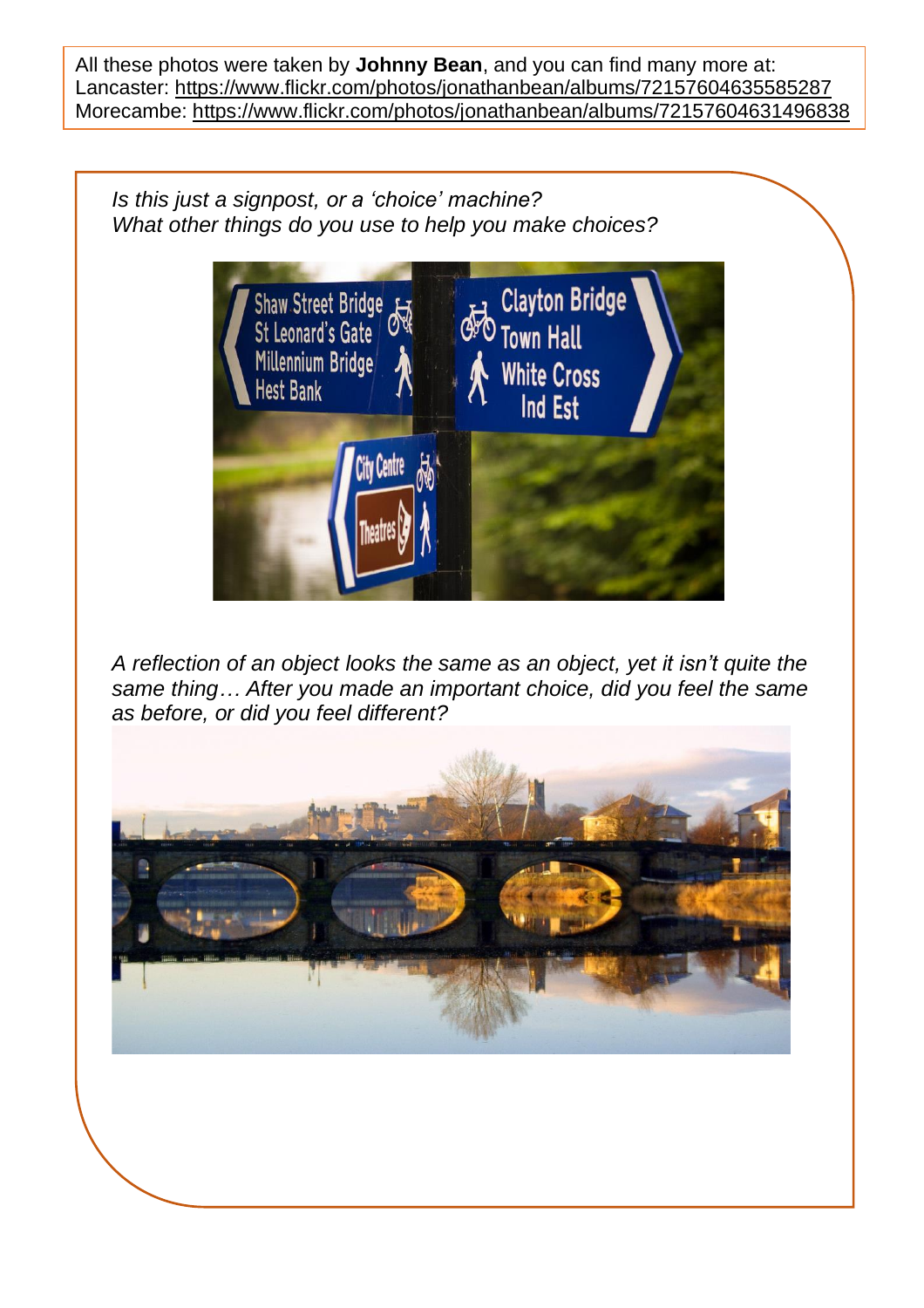*Sometimes we get to make good choices, like choosing delicious foods from all over the world…*



*… and choosing delicious cakes!*

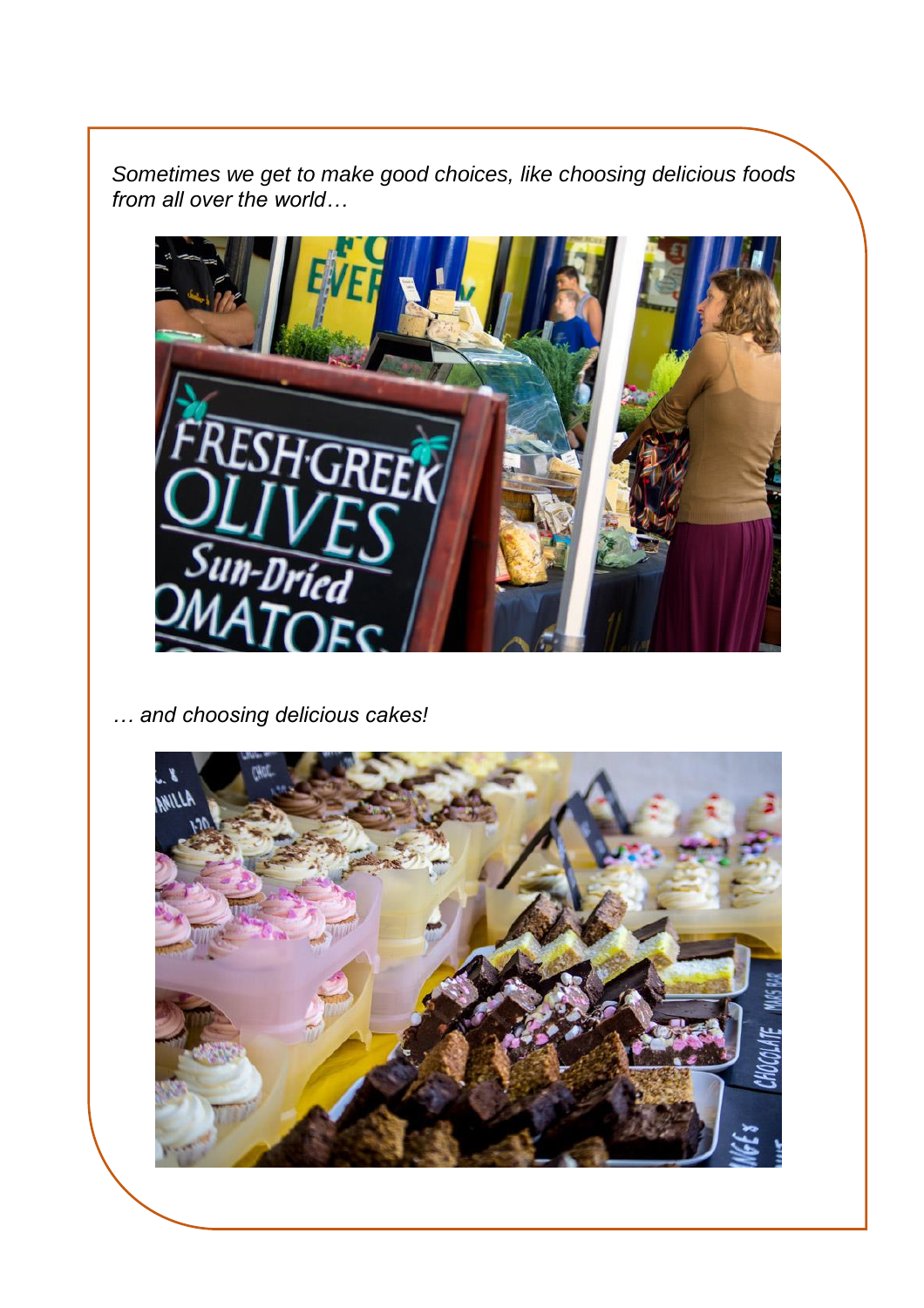*Choosing what to wear. Do you think this is an easy decision, or a hard one? Is it important to you, or unimportant?*



*Have you ever had to choose one thing over another when you didn't want to? Imagine those choices were juggling balls, and you had to choose which one to drop. How did you decide?*





*There are lots of kites to choose from here. Have you ever had so many things to choose from that you felt overwhelmed or worried? What did you do?*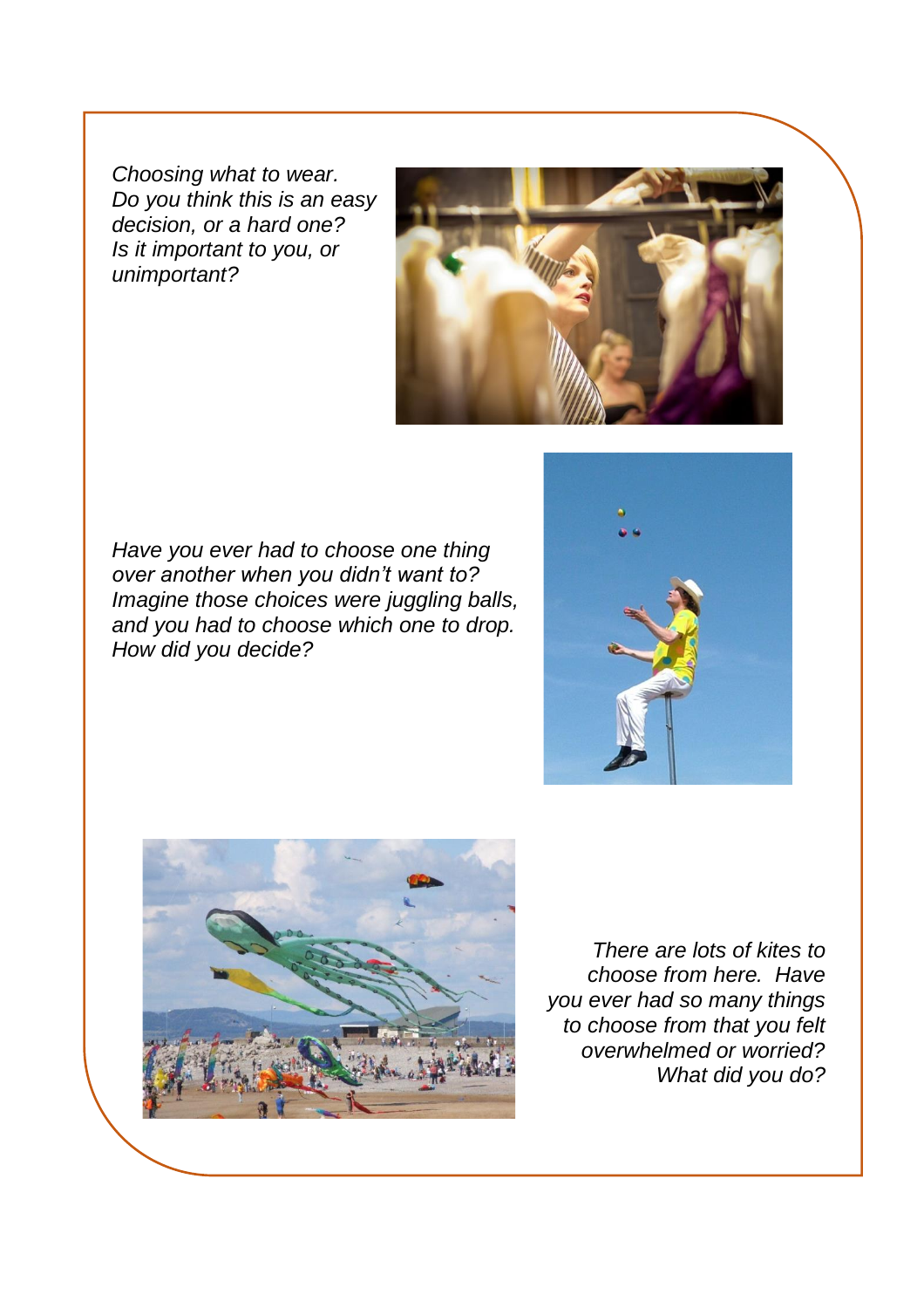### **Word clouds and lists**

Here's **another** way to come up with some ideas for your poem. Try making a word cloud or list of all the things you associate with **choice**.

You could think of **opposites** as two things you sometimes have to **choose** between. Here's a word cloud with lots of **opposite** words in it:



But you don't have to work with **pairs** of words — sometimes there's a midway stage, like with traffic lights: **red** — **amber** — **green**. Or you could write down randomly all your favourite things, all your least favourite things, things you like to eat, games you like to play, or TV programmes, books, songs and films you enjoy. This will help to give you some **building blocks** for a poem on the **theme of choice**.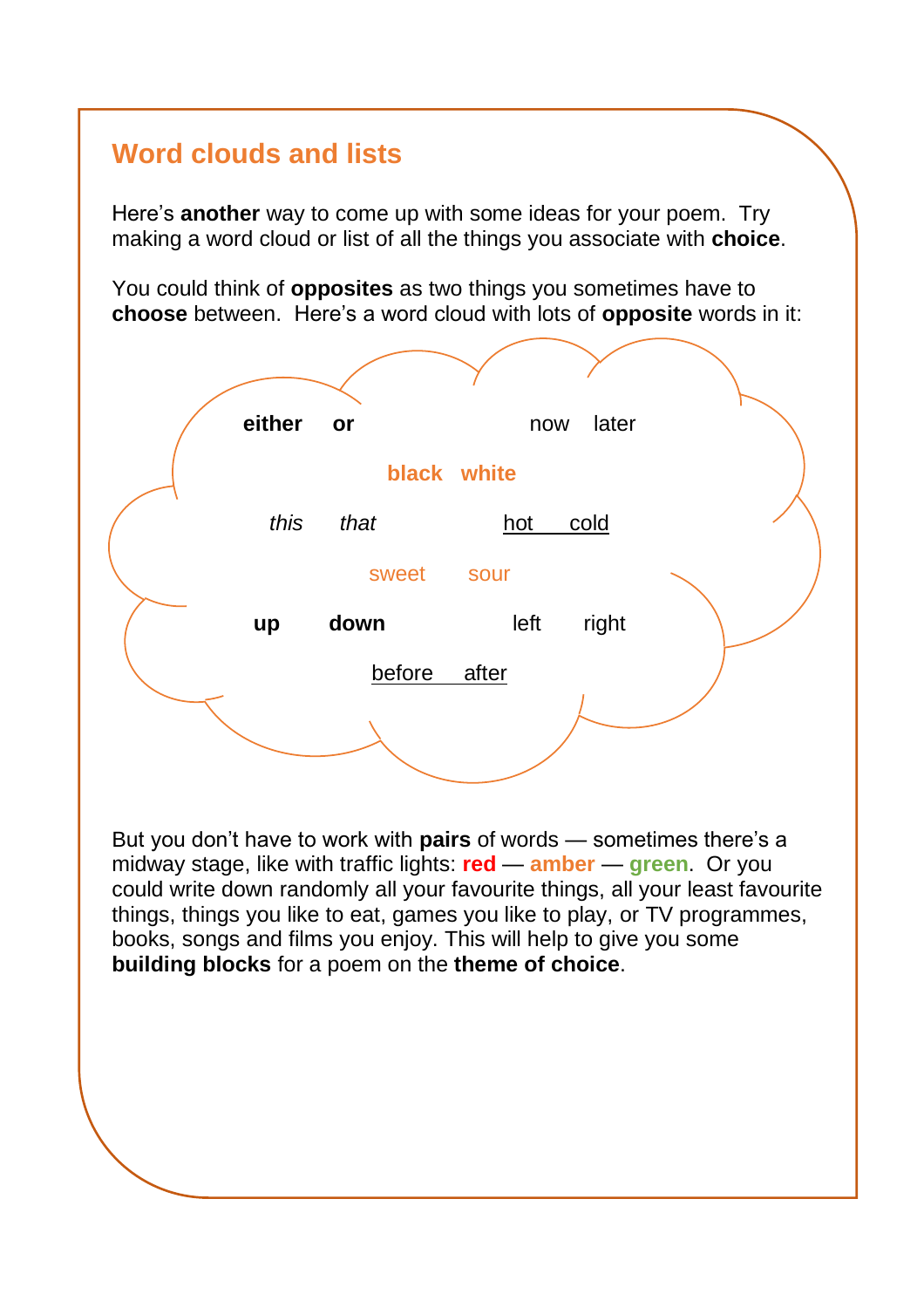## **BAG OF TRICKS**

So you've come up with an **idea** for your poem — **great**! Now you need to decide **how** you're going to write it. Try to choose a **type** of poem that matches what you're writing about — e.g. for a **funny** poem, you might want to pick a type of poem that's short and has lots of rhymes. If your poem is going to be about something **serious**, it might be longer.

### **Couplet** (2 lines that rhyme)

A robin redbreast in a **cage** Puts all heaven in a **rage**. William Blake, from *Auguries of Innocence*

**Quatrain** (4 lines, at least some of which rhyme)

*Awake! for Morning in the Bowl of Night Has flung the Stone that puts the Stars to Flight: And Lo! the Hunter of the East has caught The Sultan's Turret in a Noose of Light.* from *The Rubaiyat of Omar Khayyam*, trans. Edward Fitzgerald

**Limerick** (funny poem in which lines 1, 2 and 5 all rhyme with each other, and lines 3 and 4 form a separate rhyme)

*There was an Old man with a beard Who said it is just as I feared! – Two Owls and a Hen, four Larks and a Wren, Have all built their nests in my beard!* by Edward Lear

#### **Sonnet**

(A 14-line poem that can rhyme or not rhyme. In most sonnets, the last two lines either solve a problem or emphasise the main point.)

*Let me not to the marriage of true minds Admit impediments. Love is not love Which alters when it alteration finds, Or bends with the remover to remove. O no! it is an ever-fixed mark That looks on tempests and is never shaken; It is the star to every wand'ring bark, Whose worth's unknown, although his height be taken. Love's not Time's fool, though rosy lips and cheeks Within his bending sickle's compass come; Love alters not with his brief hours and weeks, But bears it out even to the edge of doom. If this be error and upon me prov'd, I never writ, nor no man ever lov'd.* by William Shakespeare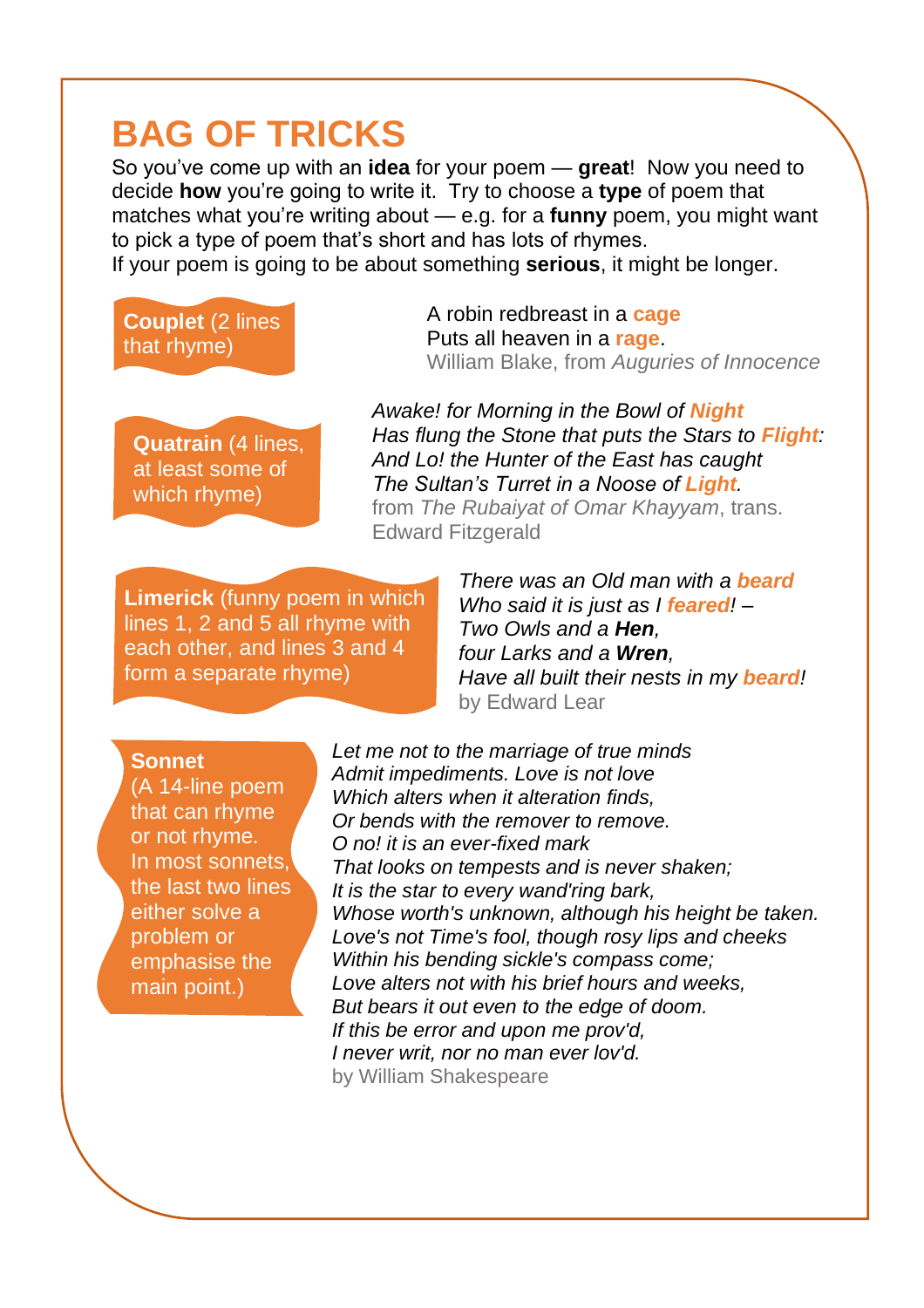## **Haiku**

A *haiku* is a Japanese poetic form. It has three lines, each with a set number of syllables. The first and last lines usually have **five** syllables, and the middle line has **seven**.

Here's one from the great seventeenth-century Japanese poet, Matsuo Bashō:

*An old silent pond… A frog jumps into the pond, Splash! Silence again.*

Bashō's *haikus* have inspired poets ever since. Here are two more recent ones, the first by the English poet BC Leale (reproduced by permission of the author's estate):

*LIZARD A twig of copper on this hot stone or green, riveted light.*

That one is **irregular** — if you include the title, there are 17 syllables overall, but the lines don't follow the 5-7-5 pattern. Can you think of a reason why the poet might have chosen to vary the form here?

The second poem, by Janet Jenkins, is about hairdressers re-opening in England, after being closed for a long time during the pandemic:

*Hairdressers will need to order large sacks ready for April shearing*.

Janet's poem comes from a video collection of *haiku* about the pandemic. It's called *Haiflu: More to life than COVID* by Liv Torc, and is on the National Poetry Day website at: <https://nationalpoetryday.co.uk/poem/haiflu-more-to-life-than-covid/>

As you can tell from these examples, haiku can be **funny** or **serious**. They're a good way to focus on an **important idea** or **feeling**. And because they only have a few words in them, you'll need to **choose** and **arrange** your words **carefully**: use adjectives, verbs and adverbs that will have an **impact** on the audience.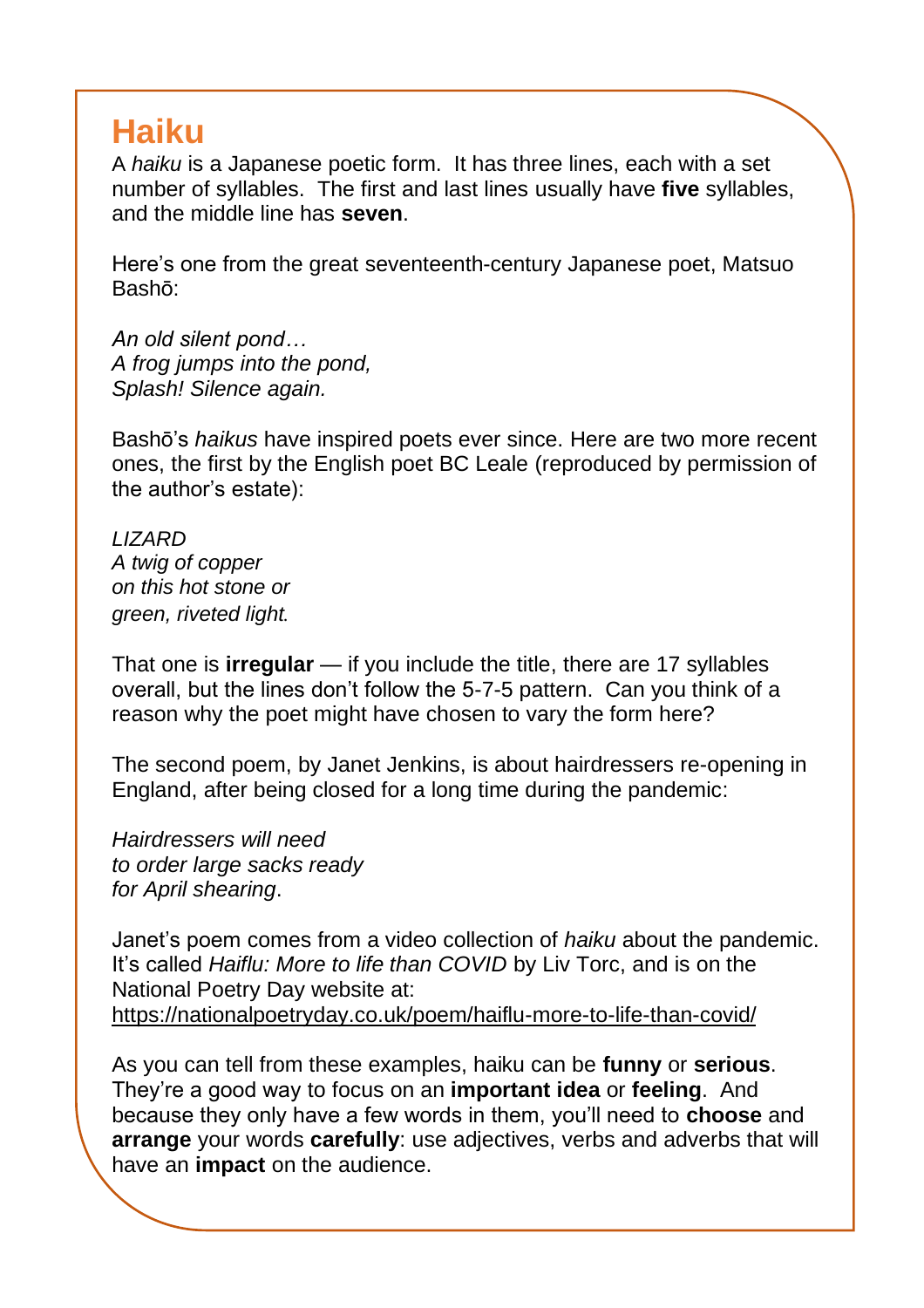## **Repetition**

While repetition is not a form, as such, many poets have used it to emphasise important points, and to help structure their thoughts.

You can also use it to set up an expectation for the audience that the poem then fulfils. Or, you might use it to lead the audience to think the poem is going to end in a certain way – then you can surprise them by ending it differently.

Here are two examples. The first one is from the eighteenth-century poet Christopher Smart (who clearly loved his cat Jeoffry very much and observed it closely).

*For I will consider my Cat Jeoffry …*

*For having done duty and received blessing he begins to consider himself.*

*For this he performs in ten degrees. For first he looks upon his forepaws to see if they are clean. For secondly he kicks up behind to clear away there.*

*For thirdly he works it upon stretch with the forepaws extended.*

*For fourthly he sharpens his paws by wood.*

*For fifthly he washes himself.*

*For sixthly he rolls upon wash.*

*For seventhly he fleas himself, that he may not be interrupted upon the beat.*

*For eighthly he rubs himself against a post. For ninthly he looks up for his instructions. For tenthly he goes in quest of food.*

Christopher Smart, from *Jubilate Agno*

See the next page for the second poem, which is called 'Instead'. It is written by the contemporary poet Brian Moses, and is on the theme of 'choice'.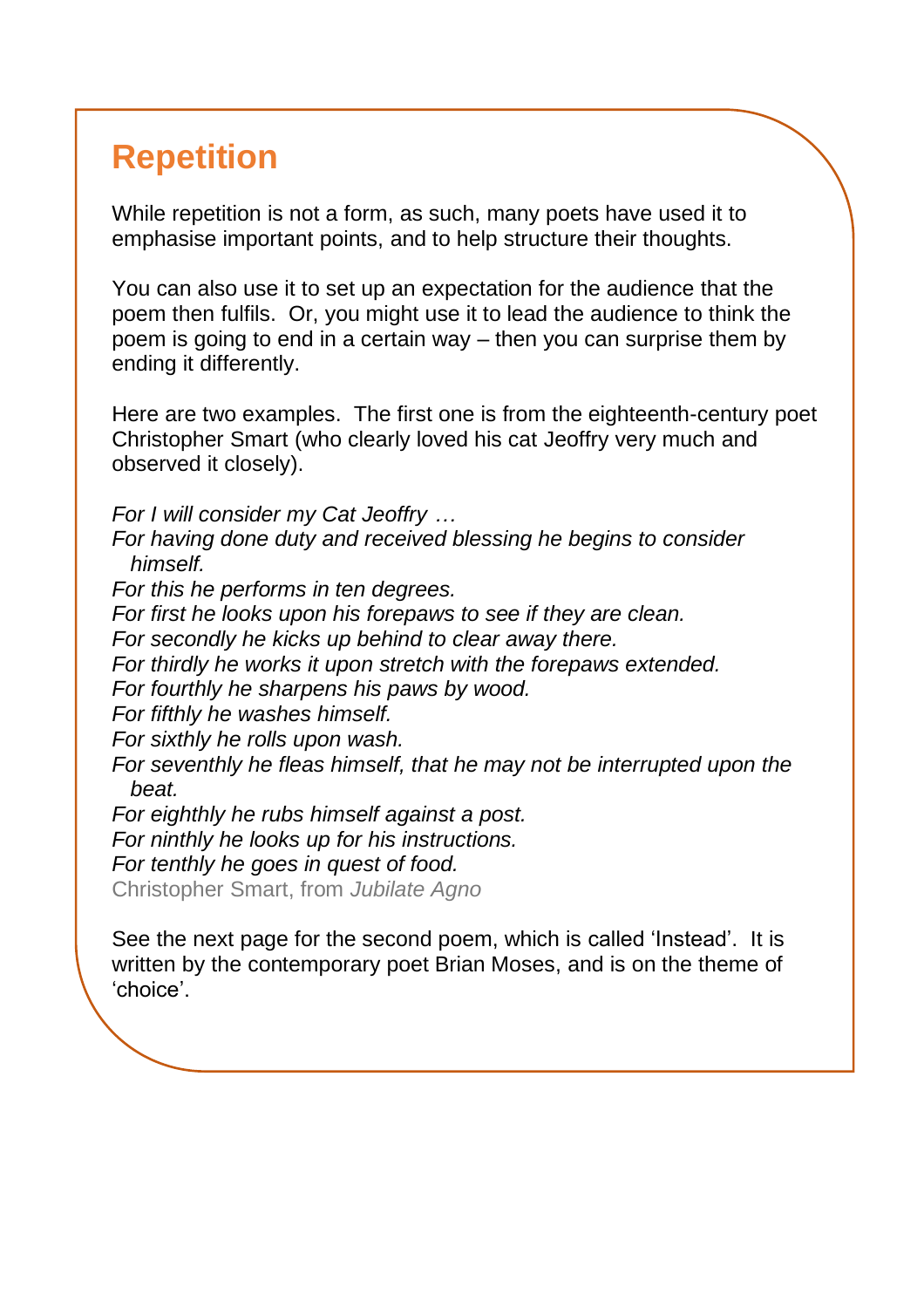#### **Instead**

by Brian Moses

Instead of an X-box please show me a pathway that stretches to the stars.

Instead of a mobile phone please teach me the language I need to help me speak with angels.

Instead of a computer please reveal to me the mathematics of meteors and motion.

Instead of the latest computer game please come with me on a search for dragons in the wood behind our house.

Instead of an e-reader please read to me from a book of ancient knowledge.

Instead of a digital camera please help me remember faces and places, mystery and moonbeams.

Instead of a 3D TV please take me to an empty world that I can people with my imagination.

Instead of electronic wizardry please show me how to navigate the wisdom inside of me.

You can find this poem among those freely available on the National Poetry Day website:<https://nationalpoetryday.co.uk/poems/> *(Reprinted by kind permission of the poet)*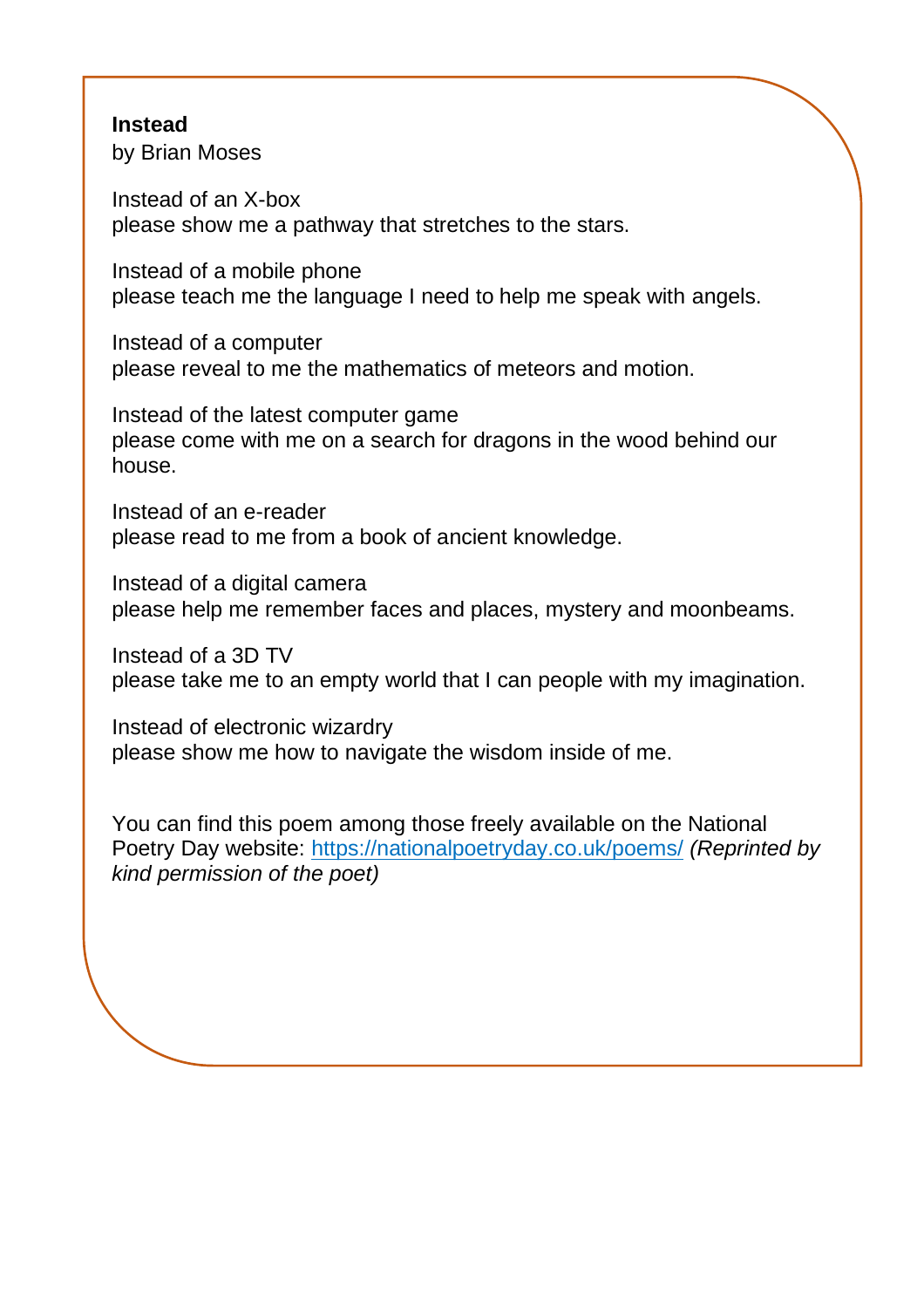Once you've got your **idea** and thought about the **sort** of poem you want to write, you need to think about the **words** you're going to use and how your poem is going to **sound** when read out loud.

A poem will be a discovery – for you and the reader – and might:

- Contain a **surprise** or something you've just **found out**
- Express a **feeling** like joy, sadness or anger, or all three
- Use your **favourite** words, or **unusual** and **new** ones
- Say very clearly what it **means** (like Brian Moses' poem 'Instead')…
- … or be **ambiguous** and mean two things at once (like Robert Frost's 'The Road Not Taken', which can be found on the next page)

#### **The only rule is there are NO RULES: just lots of different things to try as you find a way to express what you want to say**.

The brilliant Michael Rosen has very kindly set out 9 tips for writing poems:<https://www.theschoolrun.com/poetry-writing-tips-for-kids>

Here are some extra things you could try:

#### **Unexpected language**

Choose descriptive words that the reader might not expect, e.g. *His rusty smile* or *Her volcano eyes*

#### **Simile**

You can use these to make imaginative comparisons, e.g. *As cool as a cucumber* or, as the BFG might have said: *As disgusterous as a snozcumber* or as the Scottish poet Robert Burns did say in a famous poem: *O my Luve is like the melody That's sweetly sung in tune*

#### **Metaphor**

These are often stronger than similes, so you can use them when you want to create a really powerful image in the reader's mind, e.g. *My teacher is a dragon* or *The classroom is a zoo* or, as Romeo says in Shakespeare's play, *Romeo and Juliet*: *But soft! What light through yonder window breaks? It is the east, and Juliet is the sun.*